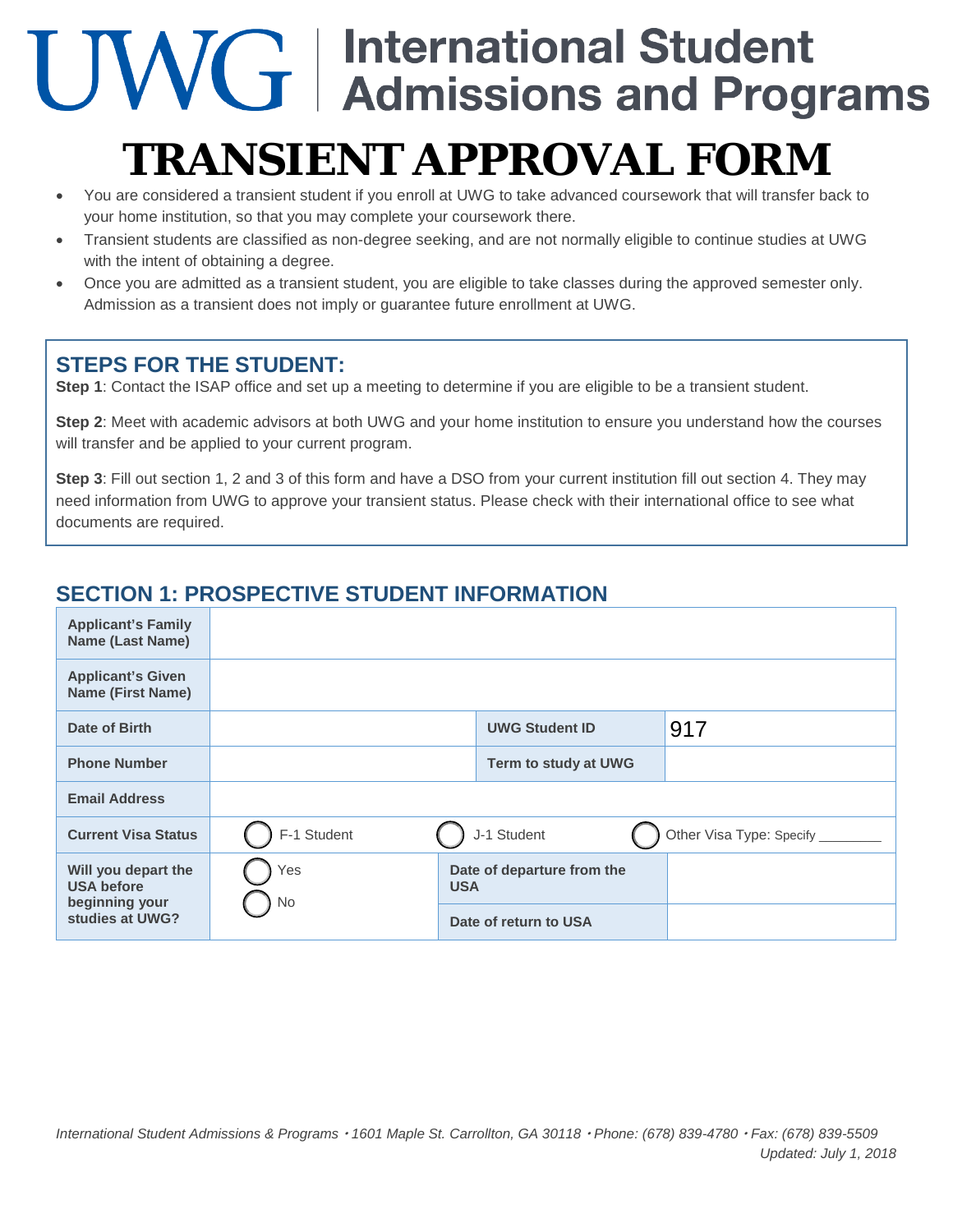#### **SECTION 2: PROGRAM INFORMATION**

| <b>Level of Study</b>                        | <b>Bachelors</b> | <b>Masters</b> | PhD                                               |                 | Certificate |
|----------------------------------------------|------------------|----------------|---------------------------------------------------|-----------------|-------------|
| <b>Major</b>                                 |                  |                | <b>Expected Program</b><br><b>Completion Date</b> |                 |             |
| <b>Current Institution</b>                   |                  |                |                                                   |                 |             |
| <b>Current Institution</b><br><b>Address</b> |                  |                |                                                   |                 |             |
| <b>City</b>                                  |                  | <b>State</b>   |                                                   | <b>Zip Code</b> |             |
| <b>Current Academic</b><br><b>Advisor</b>    |                  |                |                                                   |                 |             |
| <b>Phone Number</b>                          |                  |                | <b>Email Address</b>                              |                 |             |

#### **SECTION 3: PROPOSED SCHEDULE**

Please use this section to provide the schedule of classes during your transient study at UWG.

| <b>Class Title</b><br><b>EX: UWG1101</b> | <b>Course Name</b><br>EX: UNIVERSITY EXPERIENCE | <b>Instructor</b><br>EX: INSTRUCTION NAME | <b>Online or In Person</b><br>EX: IN PERSON | <b>Credit Hours</b><br>EX: 3 |
|------------------------------------------|-------------------------------------------------|-------------------------------------------|---------------------------------------------|------------------------------|
|                                          |                                                 |                                           |                                             |                              |
|                                          |                                                 |                                           |                                             |                              |
|                                          |                                                 |                                           |                                             |                              |
|                                          |                                                 |                                           |                                             |                              |
|                                          |                                                 |                                           |                                             |                              |
| <b>Total Number of Credit Hours</b>      |                                                 |                                           |                                             |                              |

#### **Statement of Understanding**

*I have permission from my home institution to take classes at UWG. I understand they will maintain my SEVIS record and I must communicate any changes with their international office and remain active during my study at UWG.* 

**Student's Signature Date** Date Date of the United Student's Signature Date of the Date of the Date of the Date of the Date of the Date of the Date of the Date of the Date of the Date of the Date of the Date of the Date of